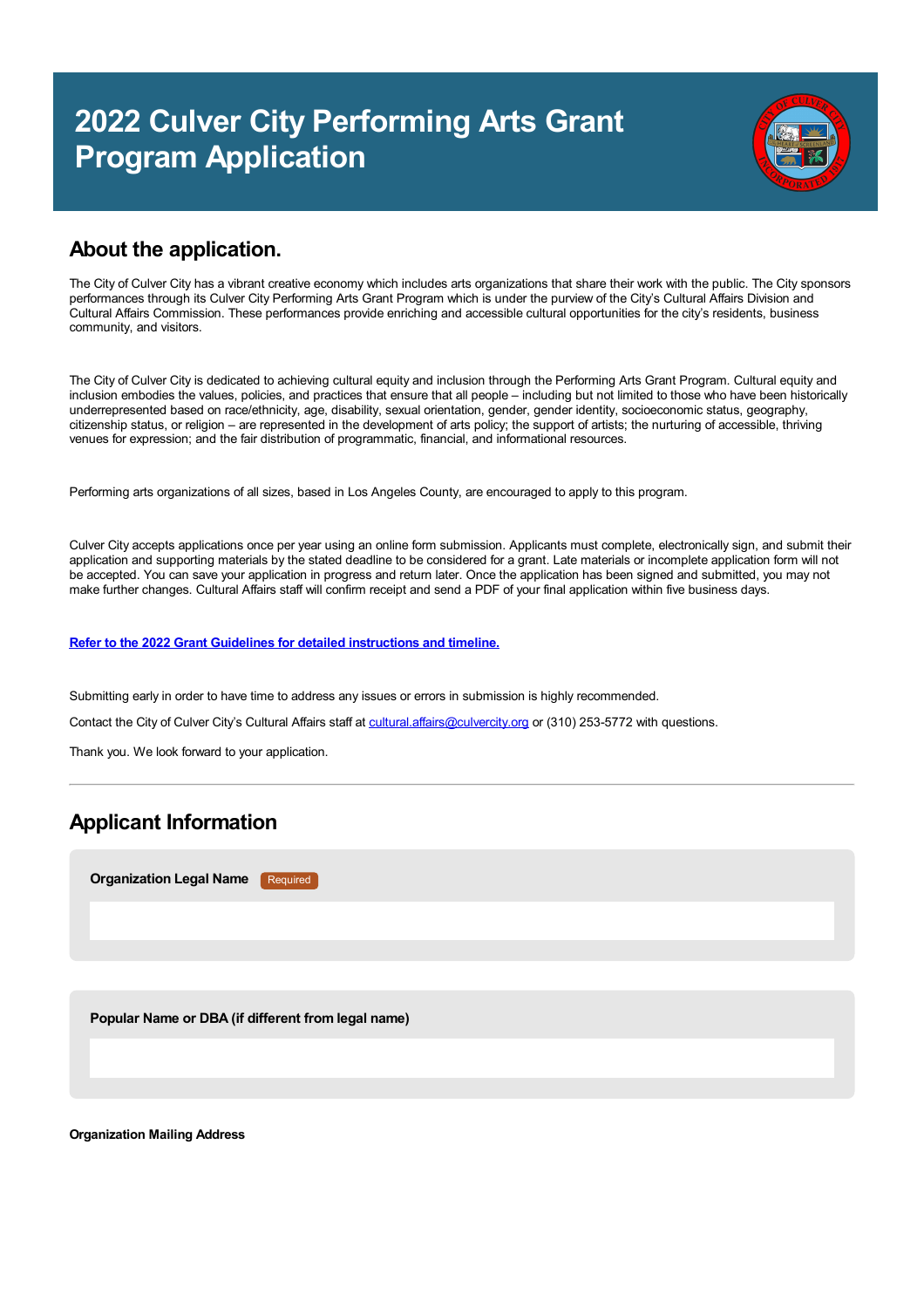| <b>Street Address</b><br>Required                                         |
|---------------------------------------------------------------------------|
| City<br>Required                                                          |
| <b>State</b><br>Required                                                  |
| Zip Code<br>Required                                                      |
| <b>Organization Website</b><br>Required                                   |
| Organization Social Media - Facebook, Instagram, Twitter, etc. (optional) |
| <b>Organization Phone Number</b>                                          |
| <b>Primary Grant Contact Name</b><br>Required                             |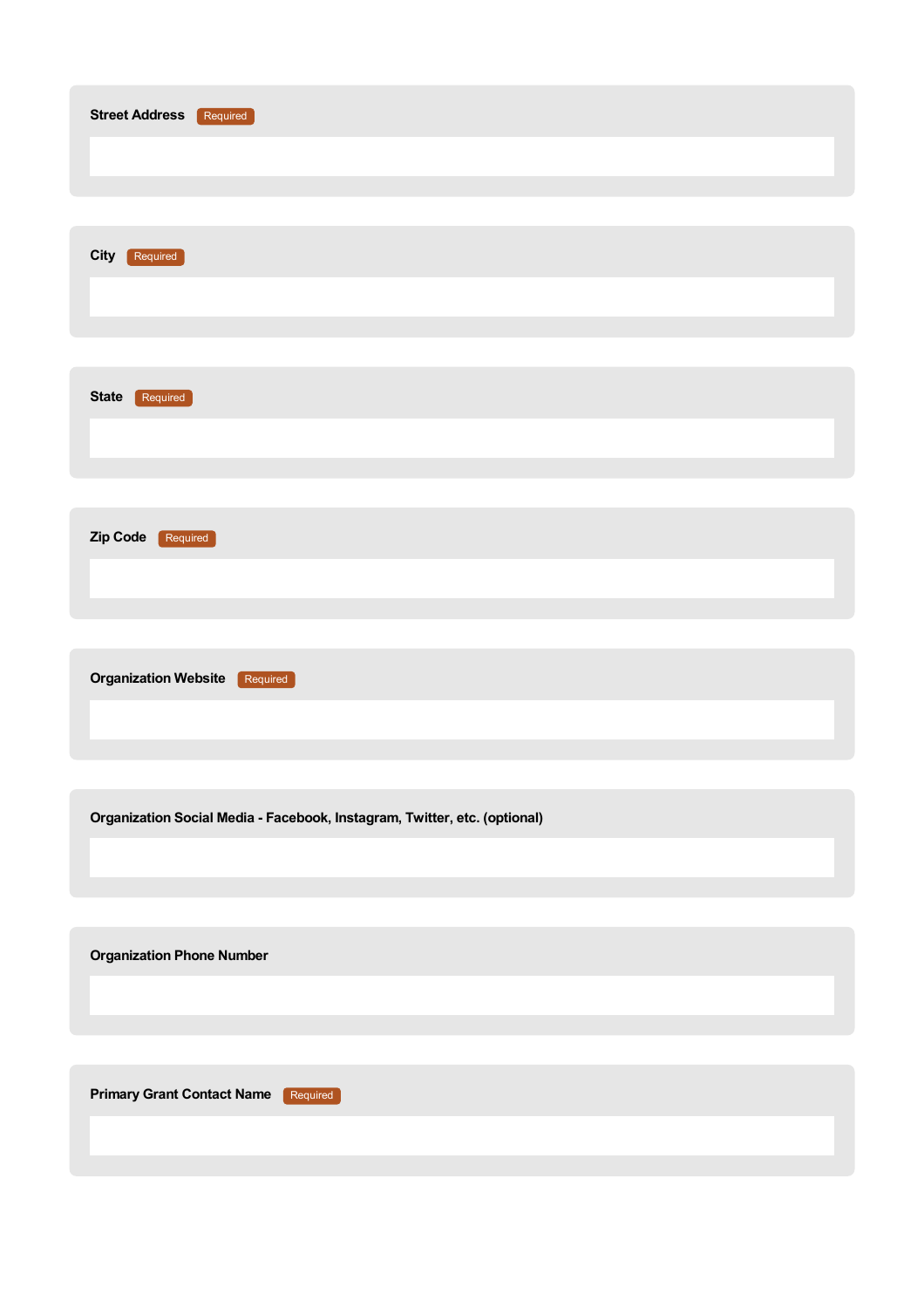| <b>Primary Grant Contact Email</b><br>Required |  |
|------------------------------------------------|--|
|                                                |  |
|                                                |  |
|                                                |  |
| <b>Primary Grant Contact Title</b><br>Required |  |
|                                                |  |
|                                                |  |
|                                                |  |
| <b>Primary Contact Phone Number</b>            |  |
|                                                |  |
|                                                |  |
|                                                |  |

**Alternate Grant Contact Name, Title and Email**

- Dance
- Music
- **Theatre**

**Grant Request Amount for Primary Project (Maximum \$10,000)** Required

Grant request must be less than half of the total Project Budget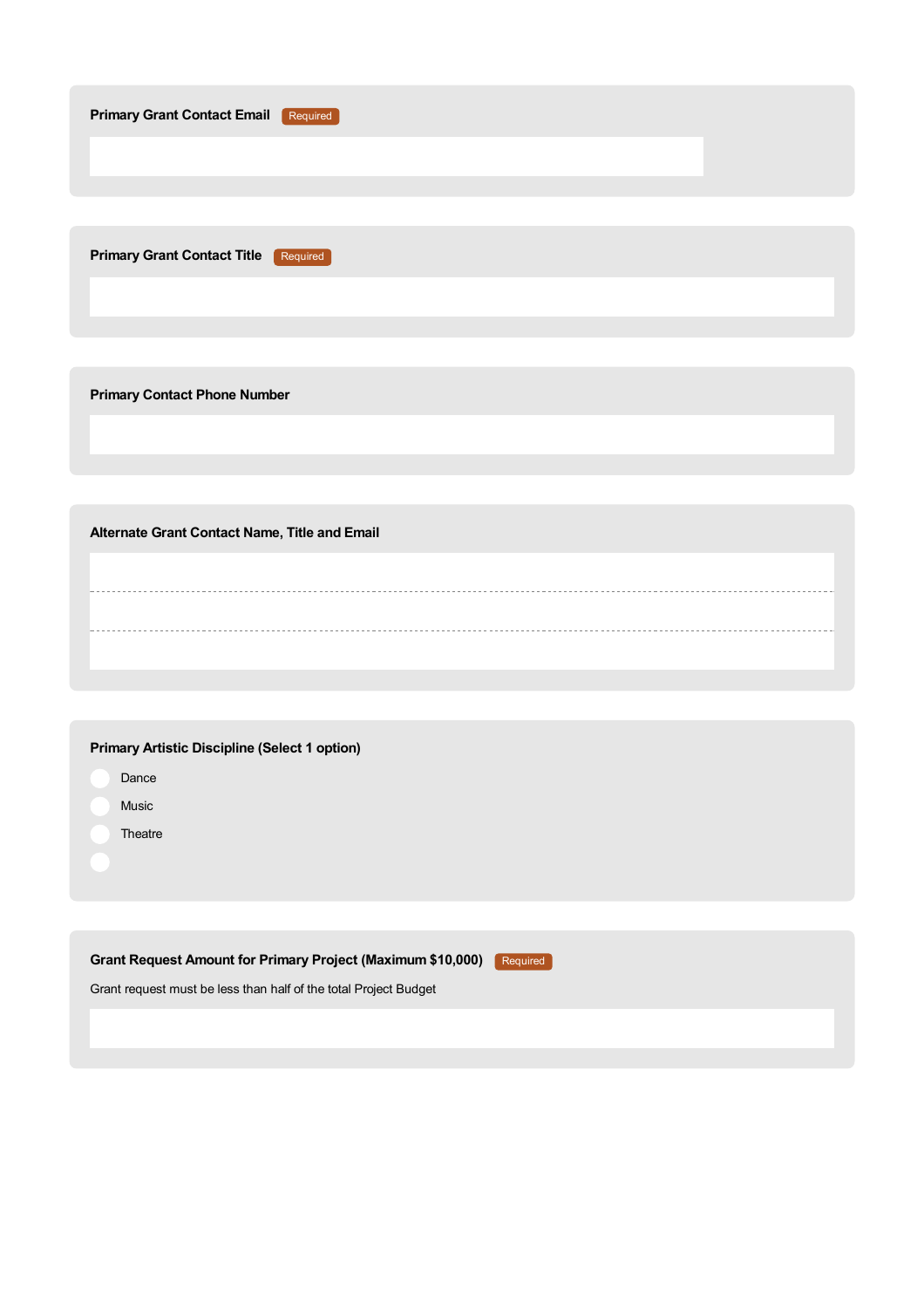| <b>Brief Description of Proposed Project (Character Limit 1000)</b><br>Required                                                                               |
|---------------------------------------------------------------------------------------------------------------------------------------------------------------|
|                                                                                                                                                               |
|                                                                                                                                                               |
|                                                                                                                                                               |
|                                                                                                                                                               |
|                                                                                                                                                               |
| Proposed Date of Performance (single date or multiple dates)<br>Required<br>Eligible period: January 1, 2022 to December 31, 2022                             |
|                                                                                                                                                               |
|                                                                                                                                                               |
|                                                                                                                                                               |
| Proposed Location of Performance Within Culver City<br>Required                                                                                               |
|                                                                                                                                                               |
|                                                                                                                                                               |
|                                                                                                                                                               |
| Has the applicant ever received a Culver City Performing Arts Grant? (Select 1 option)<br>Required                                                            |
| Yes, received a grant                                                                                                                                         |
| No, never applied                                                                                                                                             |
| No, applied but never received                                                                                                                                |
|                                                                                                                                                               |
|                                                                                                                                                               |
| Complete this field if you selected 'Yes, received a grant' in Applicant Information: Has the applicant ever received a Culver City<br>Performing Arts Grant? |
| If you HAVE previously received any performing arts grants from Culver City, list the three most recent awards (year<br>and amount).                          |
| Example: \$5000 in 2021, \$4000 in 2020, \$8500 in 2018                                                                                                       |
|                                                                                                                                                               |
|                                                                                                                                                               |
|                                                                                                                                                               |
|                                                                                                                                                               |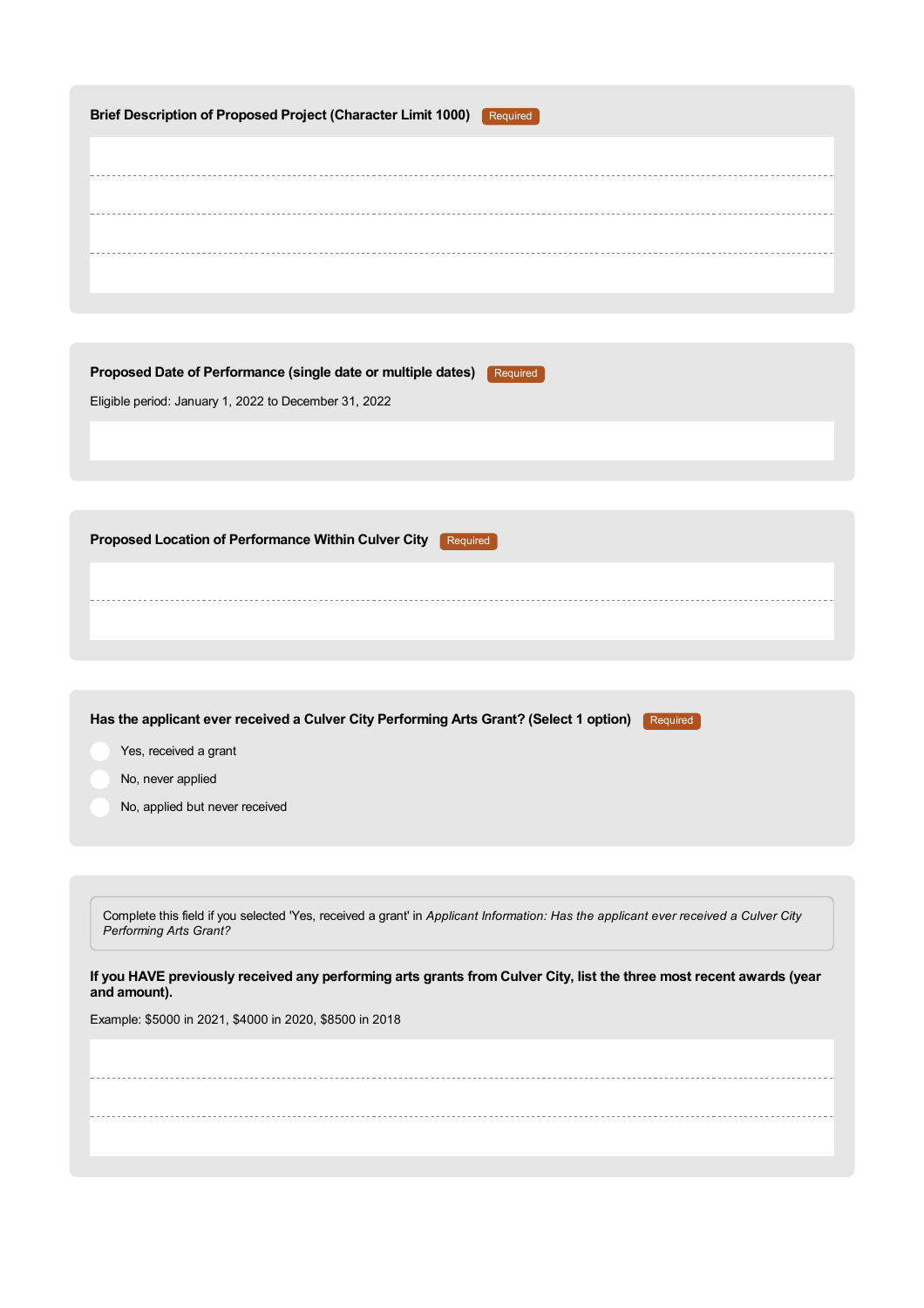| Non-profit status (Select 1 option)          | Required                                                                                                                       |
|----------------------------------------------|--------------------------------------------------------------------------------------------------------------------------------|
| 501(c)(3) - IRS determination letter         |                                                                                                                                |
| Have a fiscal receiver - letter of agreement |                                                                                                                                |
|                                              |                                                                                                                                |
|                                              |                                                                                                                                |
|                                              |                                                                                                                                |
|                                              | Complete this field if you selected 'Have a fiscal receiver - letter of agreement' in Applicant Information: Non-profit status |
|                                              | If you have a Fiscal Receiver, type the full legal name of the organization below.<br>Required                                 |
|                                              |                                                                                                                                |
|                                              |                                                                                                                                |
|                                              |                                                                                                                                |

# **About your organization**

The  $\uplus$  denotes LA County Municipal Arts Funders Common Questions.

To help organizations save time in the grant application process, common questions have been developed by a group of funders including Arts Council for Long Beach, City of Los Angeles Department of Cultural Affairs, City of West Hollywood, City of Culver City, Los Angeles County Department of Arts and Culture, Pasadena Cultural Affairs, and Santa Monica Cultural Affairs Division. You may cut and paste the answers to these common questions on the application forms of any of these funders.

| $\Diamond$ MISSION/PURPOSE: Provide the applicant's mission statement. (Character limit 1500)<br>Required |  |
|-----------------------------------------------------------------------------------------------------------|--|
|                                                                                                           |  |
|                                                                                                           |  |
|                                                                                                           |  |
|                                                                                                           |  |

| $\Diamond$ HISTORY AND PROGRAMMING: Briefly describe the history of the applicant and current core programs and<br>services. Note any significant administrative or artistic changes and/or major accomplishments and initiatives that<br>have taken place over the past two years. (Character limit 3000)<br>Required |  |  |  |
|------------------------------------------------------------------------------------------------------------------------------------------------------------------------------------------------------------------------------------------------------------------------------------------------------------------------|--|--|--|
|                                                                                                                                                                                                                                                                                                                        |  |  |  |
|                                                                                                                                                                                                                                                                                                                        |  |  |  |
|                                                                                                                                                                                                                                                                                                                        |  |  |  |
|                                                                                                                                                                                                                                                                                                                        |  |  |  |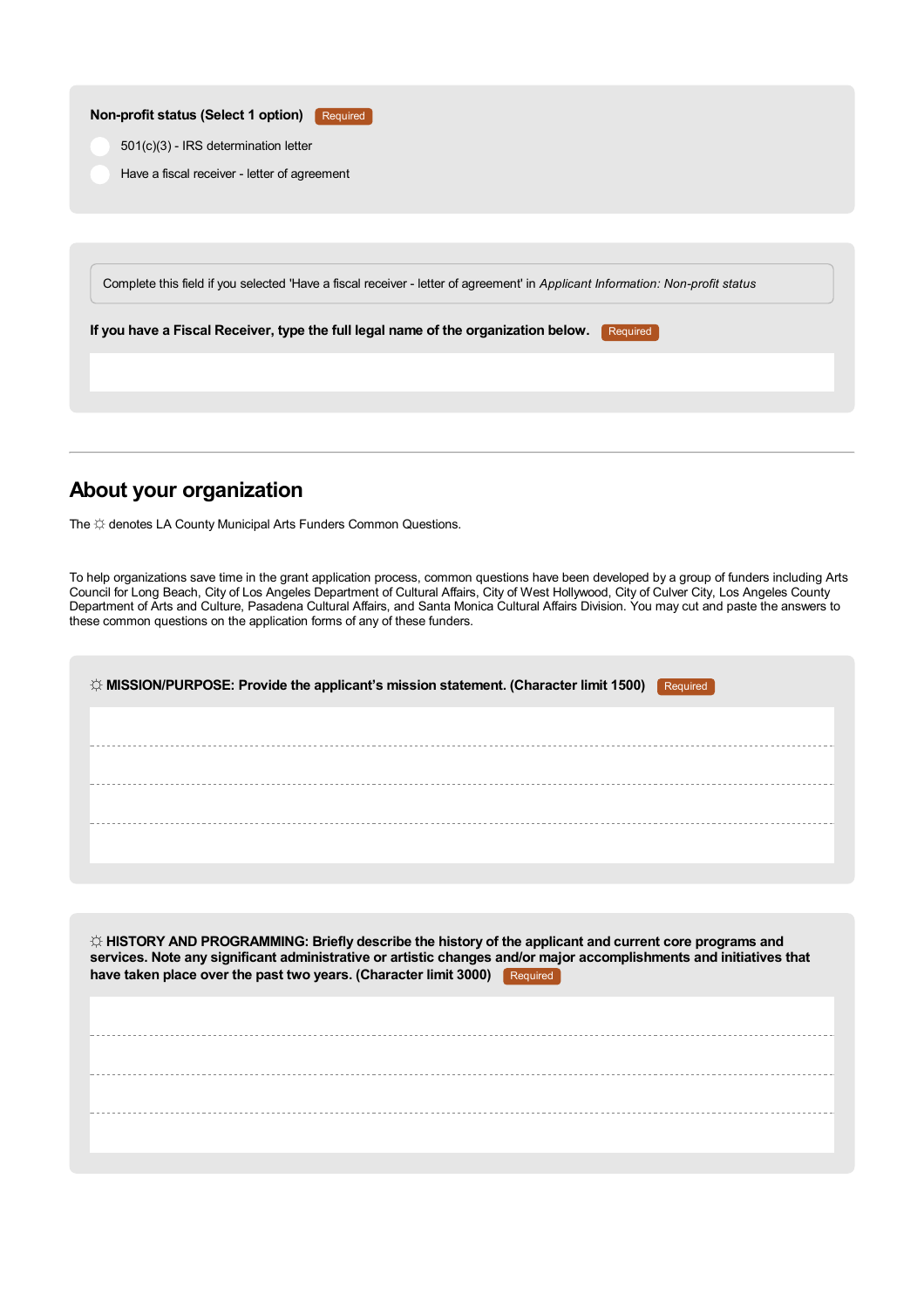| $\Im$ PLANNING AND LEADERSHIP: Where does the applicant want to be, artistically, administratively and financially,<br>within the next two years? What short-term goals have been established to work toward this desired state? What<br>specific steps have been taken recently? How have board and staff members contributed to the applicant's overall<br>planning? (Character limit 3000)<br>Required                                          |
|----------------------------------------------------------------------------------------------------------------------------------------------------------------------------------------------------------------------------------------------------------------------------------------------------------------------------------------------------------------------------------------------------------------------------------------------------|
|                                                                                                                                                                                                                                                                                                                                                                                                                                                    |
|                                                                                                                                                                                                                                                                                                                                                                                                                                                    |
|                                                                                                                                                                                                                                                                                                                                                                                                                                                    |
| $\Im$ COMMUNITY/CORE AUDIENCE: Describe the applicant's community/core audience including any relevant<br>demographic, geographic, cultural, economic or other characteristics, as applicable or that are important to your<br>organization. Describe how the applicant identifies community/core audience needs (including any advisory councils)<br>and how the applicant develops programs to meet these needs. (Character limit 3000) Required |
|                                                                                                                                                                                                                                                                                                                                                                                                                                                    |
|                                                                                                                                                                                                                                                                                                                                                                                                                                                    |
|                                                                                                                                                                                                                                                                                                                                                                                                                                                    |

# **Project Information**

PROJECT DETAIL: Describe the project to be funded. Be specific. Emphasize how this project matches the mission and goals of the organization. Please state whether this performance has been presented in Culver City in the past **and, if so, in what year. (Character limit 3000)** Required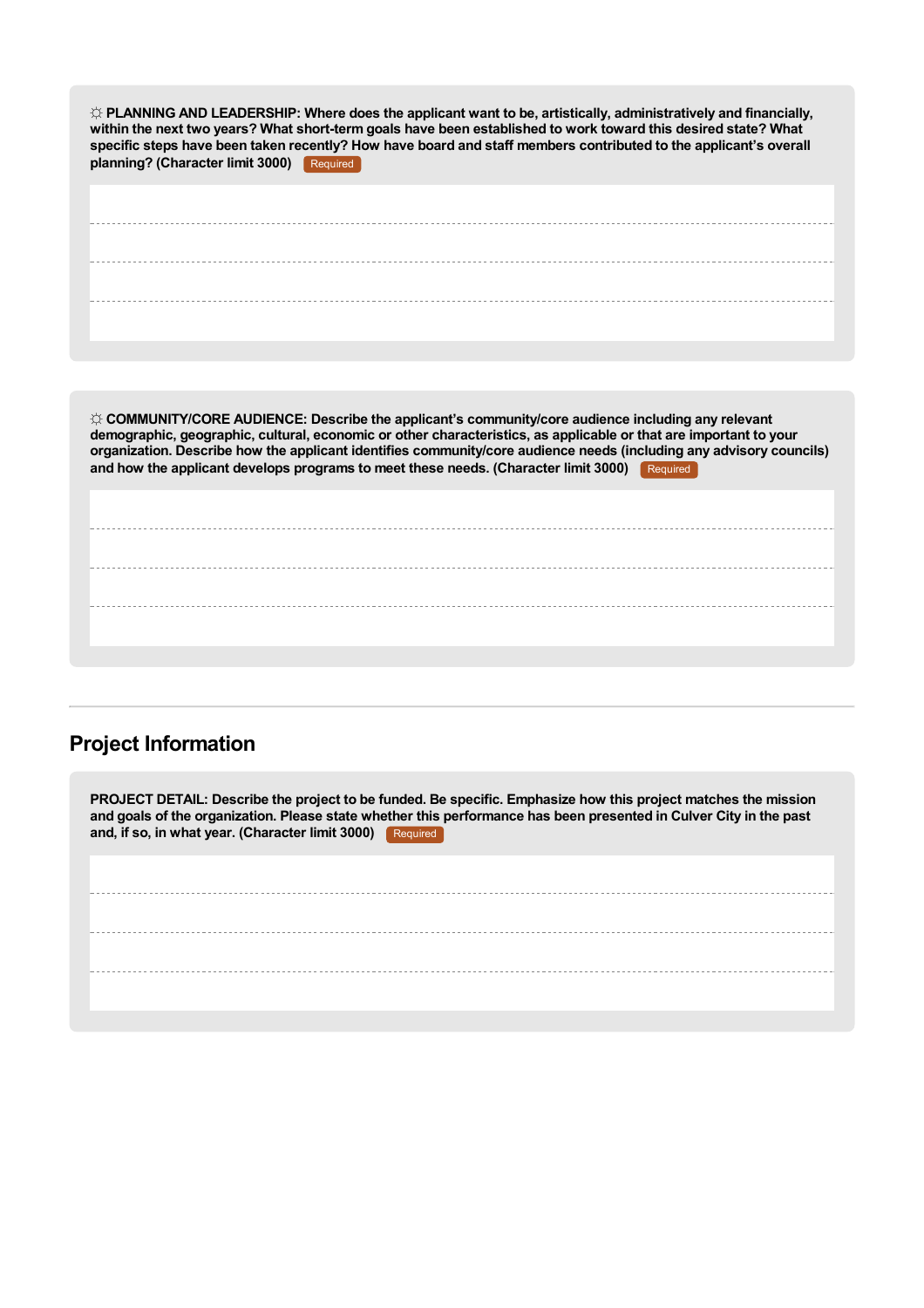PROJECT FUNDING DETAIL: Describe how necessary funding will be attained to ensure the completion of the project. Identify funding sources by name and whether funds are secured or pending. Please describe how Culver City **funding will be used in connection with the project. (Character limit 3000)** Required

PROJECT FUNDING PLAN: Will the project go forward in the event that a smaller grant than requested is received or if the applicant is denied funding? How would the planning for the event be adjusted? (Character limit 1000) Required

# **Cultural Equity, Outreach and Promotion**

**Cultural Equity, Outreach and Promotion**

The City of Culver City is dedicated to achieving cultural equity and inclusion through the Performing Arts Grant Program. Cultural equity and inclusion embodies the values, policies, and practices that ensure that all people – including but not limited to those who have been historically underrepresented based on race/ethnicity, age, disability, sexual orientation, gender, gender identity, socioeconomic status, geography, citizenship status, or religion – are represented in the development of arts policy; the support of artists; the nurturing of accessible, thriving venues for expression; and the fair distribution of programmatic, financial, and informational resources.

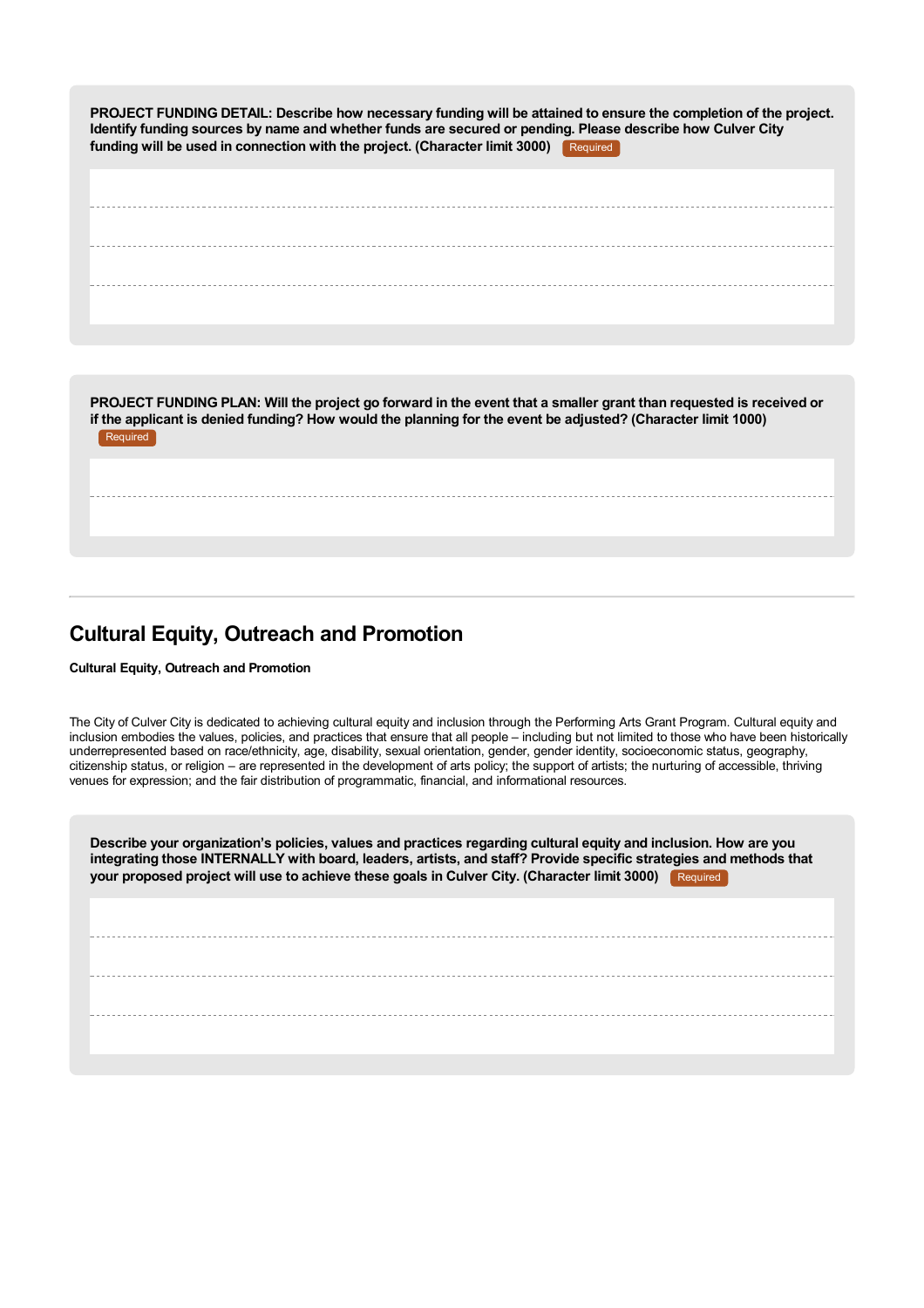**An effective outreach and promotional campaign should foster community participation. The City of Culver City is** committed to equity and inclusion by striving to provide every resident of our community with opportunities to encounter, appreciate, and participate in arts activities. Describe how the proposed project will integrate and reflect **the values of cultural equity and inclusion EXTERNALLY, with marketing, program partnerships, outreach, audience engagement or other strategies. (Character limit 3000)**

### **Organization Details and Supporting Materials**

**☼ STAFF** Provide name, title and short biographies of key staff and/or artists for the applicant. Begin with the applicant's leaders (e.g. Artistic Director, Executive Director, and Managing Director). For key project staff, emphasize their experience in areas of direct relevance to the proposal. Volunteer-led organizations should provide the biographies of volunteers who are accomplishing the day-to-day work of the organization and/or proposed project. **(Limit 10 Names)**

**Staff #1: Name, Title, Short Biography**

Complete this field if you entered something in *Organization Details and Supporting Materials: Staff #1: Name, Title, Short Biography*

**Staff #2: Name, Title, Short Biography**

Complete this field if you entered something in *Organization Details and Supporting Materials: Staff #2: Name, Title, Short Biography*

**Staff #3: Name, Title, Short Biography**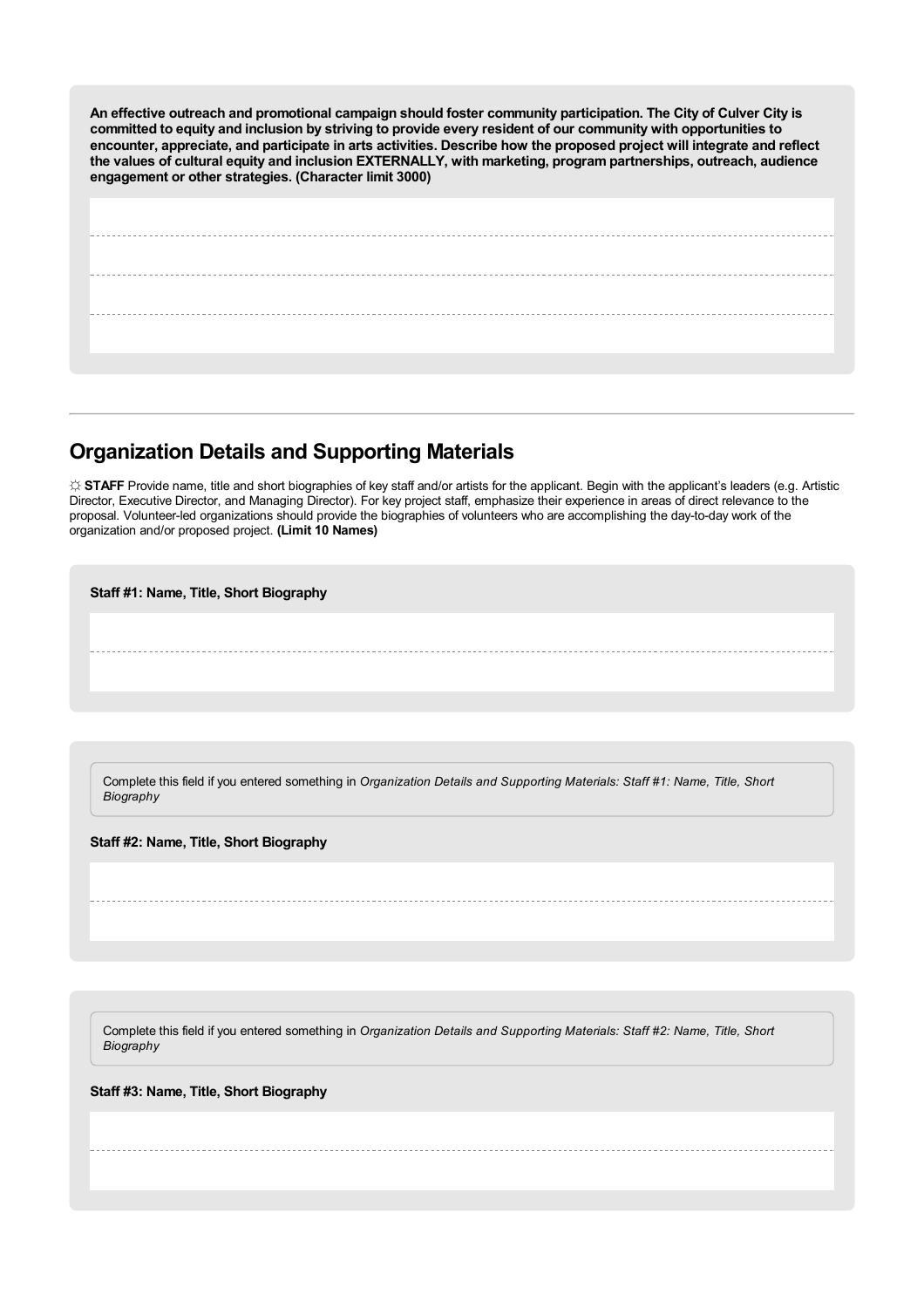Complete this field if you entered something in *Organization Details and Supporting Materials: Staff #3: Name, Title, Short Biography*

**Staff #4: Name, Title, Short Biography**

Complete this field if you entered something in *Organization Details and Supporting Materials: Staff #4: Name, Title, Short Biography*

**Staff #5: Name, Title, Short Biography**

Complete this field if you entered something in *Organization Details and Supporting Materials: Staff #5: Name, Title, Short Biography*

**Staff #6: Name, Title, Short Biography**

Complete this field if you entered something in *Organization Details and Supporting Materials: Staff #6: Name, Title, Short Biography*

**Staff #7: Name, Title, Short Biography**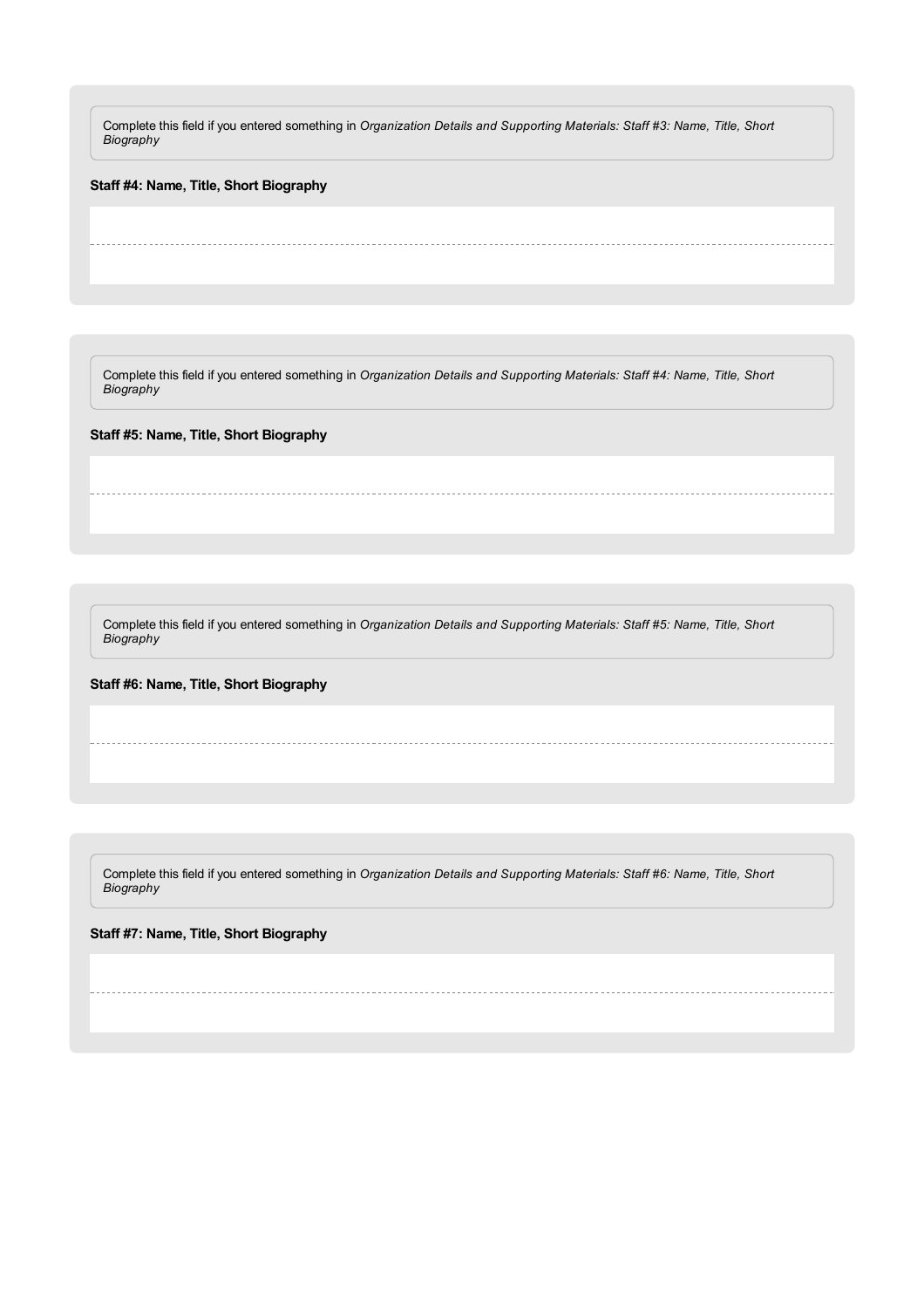Complete this field if you entered something in *Organization Details and Supporting Materials: Staff #7: Name, Title, Short Biography*

**Staff #8: Name, Title, Short Biography**

Complete this field if you entered something in *Organization Details and Supporting Materials: Staff #8: Name, Title, Short Biography*

**Staff #9: Name, Title, Short Biography**

Complete this field if you entered something in *Organization Details and Supporting Materials: Staff #9: Name, Title, Short Biography*

**Staff #10: Name, Title, Short Biography**

**☼ BOARD OF DIRECTORS** Provide a complete list of the applicant's Board of Directors beginning with Board Officers (President, Vice President, Secretary, and Treasurer). Include full name of each Board Member, Officer title, professional affiliation, city of residence, and years served on Board.

**Name of Board Member #1: Officer Title, Professional Affiliation, City of Residence, Years on Board**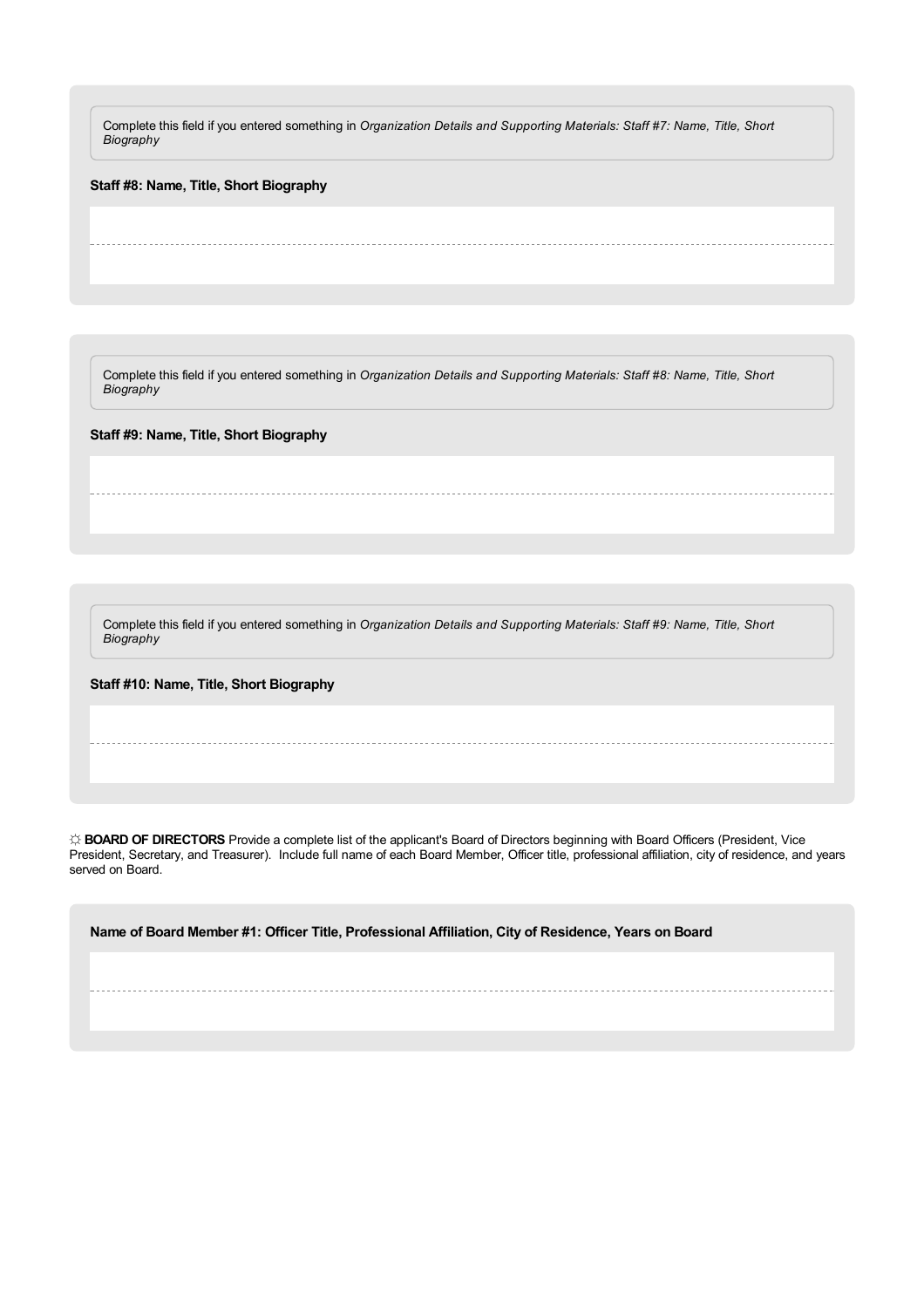Complete this field if you entered something in *Organization Details and Supporting Materials: Name of Board Member #1: Officer Title, Professional Affiliation, City of Residence, Years on Board*

**Name of Board Member #2: Officer Title, Professional Affiliation, City of Residence, Years on Board**

Complete this field if you entered something in *Organization Details and Supporting Materials: Name of Board Member #2: Officer Title, Professional Affiliation, City of Residence, Years on Board*

**Name of Board Member #3: Officer Title, Professional Affiliation, City of Residence, Years on Board**

Complete this field if you entered something in *Organization Details and Supporting Materials: Name of Board Member #3: Officer Title, Professional Affiliation, City of Residence, Years on Board*

**Name of Board Member #4: Officer Title, Professional Affiliation, City of Residence, Years on Board**

Complete this field if you entered something in *Organization Details and Supporting Materials: Name of Board Member #4: Officer Title, Professional Affiliation, City of Residence, Years on Board*

**Name of Board Member #5: Officer Title, Professional Affiliation, City of Residence, Years on Board**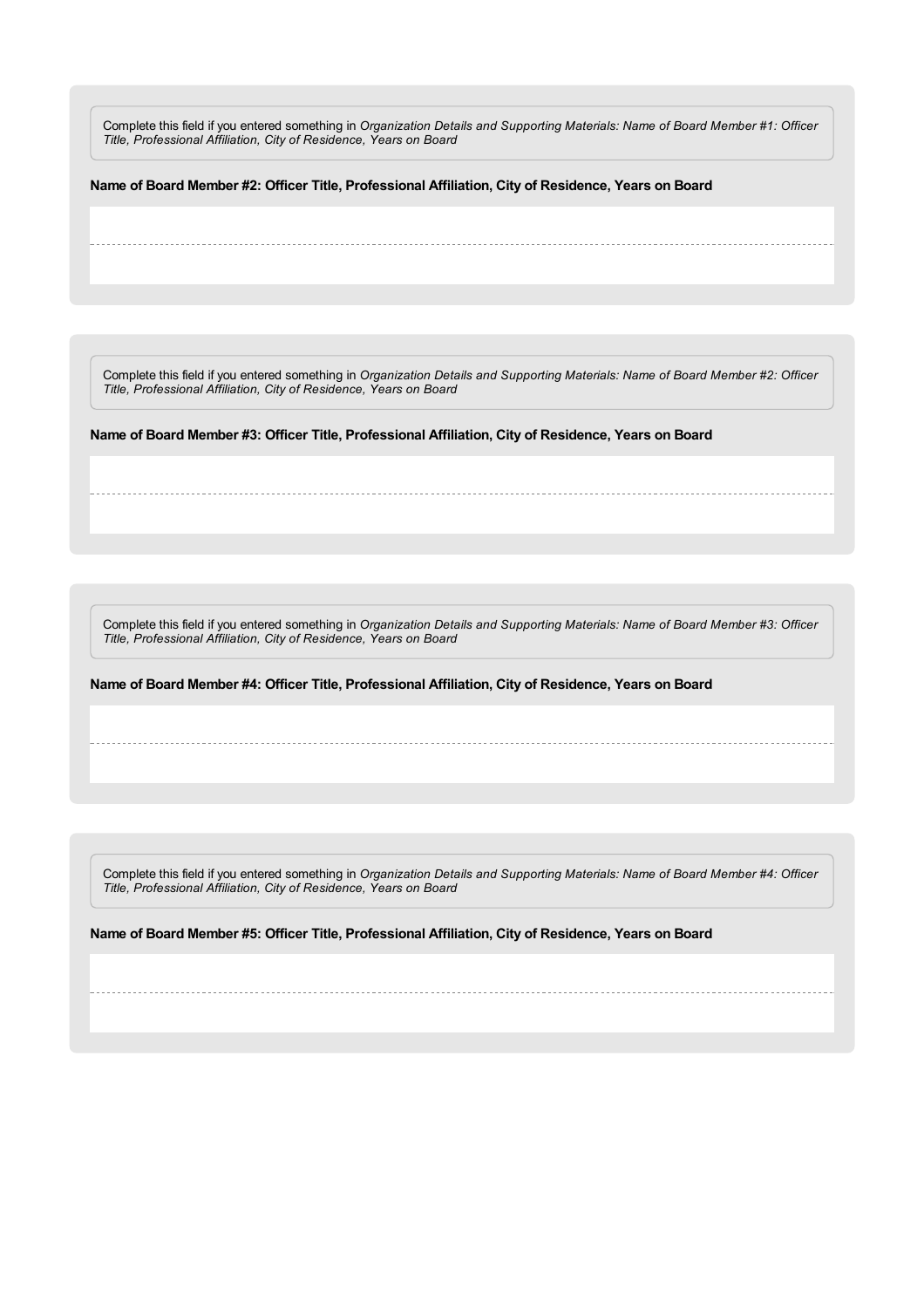Complete this field if you entered something in *Organization Details and Supporting Materials: Name of Board Member #5: Officer Title, Professional Affiliation, City of Residence, Years on Board*

**Name of Board Member #6: Officer Title, Professional Affiliation, City of Residence, Years on Board**

Complete this field if you entered something in *Organization Details and Supporting Materials: Name of Board Member #6: Officer Title, Professional Affiliation, City of Residence, Years on Board*

**Name of Board Member #7: Officer Title, Professional Affiliation, City of Residence, Years on Board**

Complete this field if you entered something in *Organization Details and Supporting Materials: Name of Board Member #7: Officer Title, Professional Affiliation, City of Residence, Years on Board*

**Name of Board Member #8: Officer Title, Professional Affiliation, City of Residence, Years on Board**

Complete this field if you entered something in *Organization Details and Supporting Materials: Name of Board Member #8: Officer Title, Professional Affiliation, City of Residence, Years on Board*

**Name of Board Member #9: Officer Title, Professional Affiliation, City of Residence, Years on Board**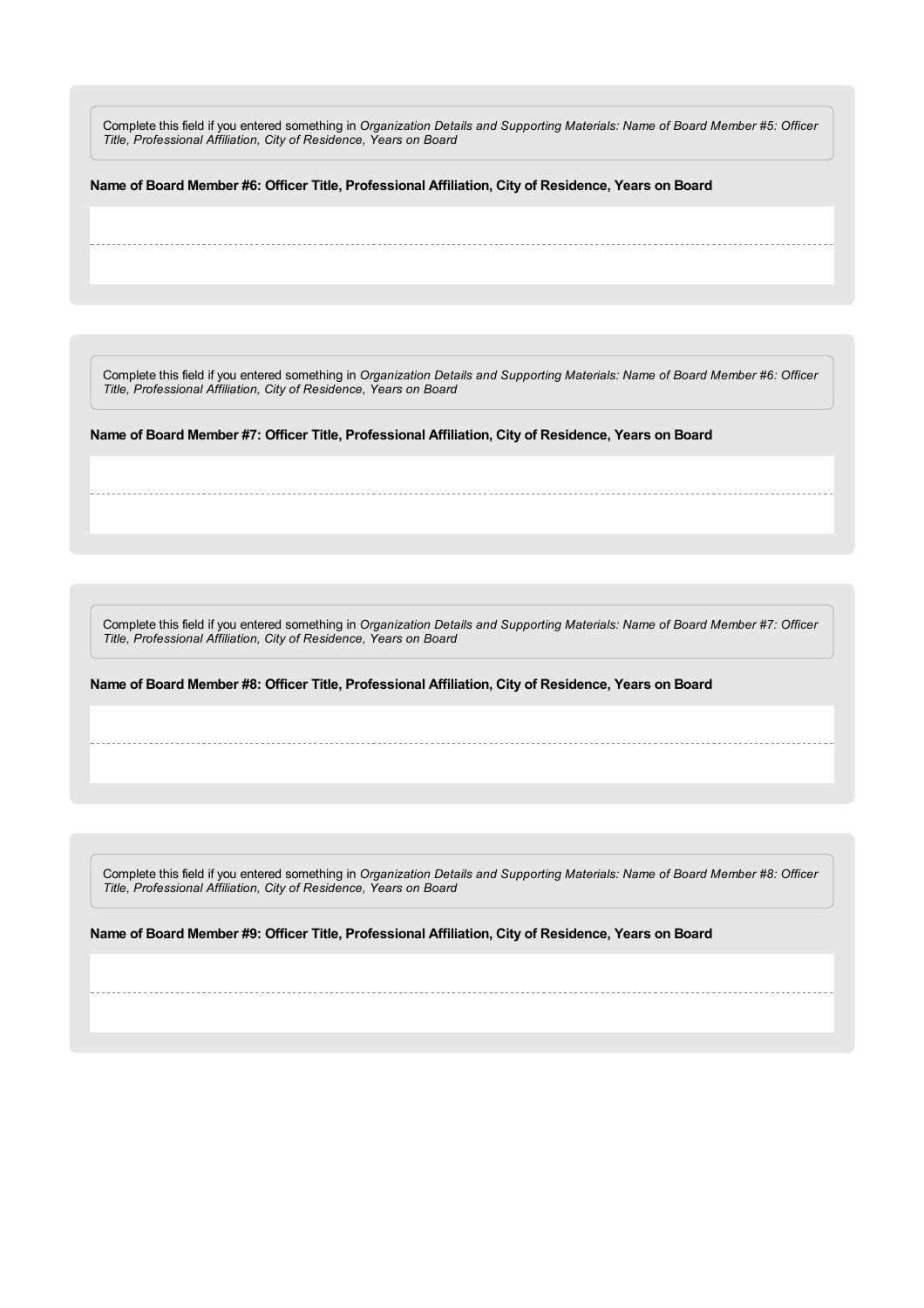Complete this field if you entered something in *Organization Details and Supporting Materials: Name of Board Member #9: Officer Title, Professional Affiliation, City of Residence, Years on Board*

| Name of Board Member #10: Officer Title, Professional Affiliation, City of Residence, Years on Board |
|------------------------------------------------------------------------------------------------------|
|                                                                                                      |
|                                                                                                      |
|                                                                                                      |
|                                                                                                      |

#### **ARTISTIC SAMPLES** (Description Only)

Artistic documentation is crucial for evaluating the artistic quality of the applicant and/or project. Samples should be recent, of high quality, and as relevant to the application and/or project as possible. Do not submit marketing/promotional materials as artistic documentation.

Panelists will review the artistic samples together during the peer review panel meeting. Please be aware that the entire sample (not just the selected segment) is considered a part of the application package and may be reviewed. Panelists prefer to review recent substantive artistic excerpts rather than short edited clips with heavy narration, such as a promotional video. Also, panelists may choose to visit the applicants' websites prior to the meeting.

**Describe artistic samples in priority order.**

**One artistic sample in video file format is required.** Please submit a maximum of two samples up to five minutes in length**.**

**Here is a link to the Culver City website to upload your artistic [samples.](https://www.culvercity.org/Explore/Arts-Culture/Upload-PAG)**

Website links (Vimeo, YouTube, etc.) are acceptable, but not preferred.

| Title and Description of Artistic Sample #1<br>Required |  |
|---------------------------------------------------------|--|
| Recent video sample recommended.                        |  |
|                                                         |  |
|                                                         |  |
|                                                         |  |

#### **Title and Description of Artistic Sample #2**

Video, Audio, Photos, Documents, Etc.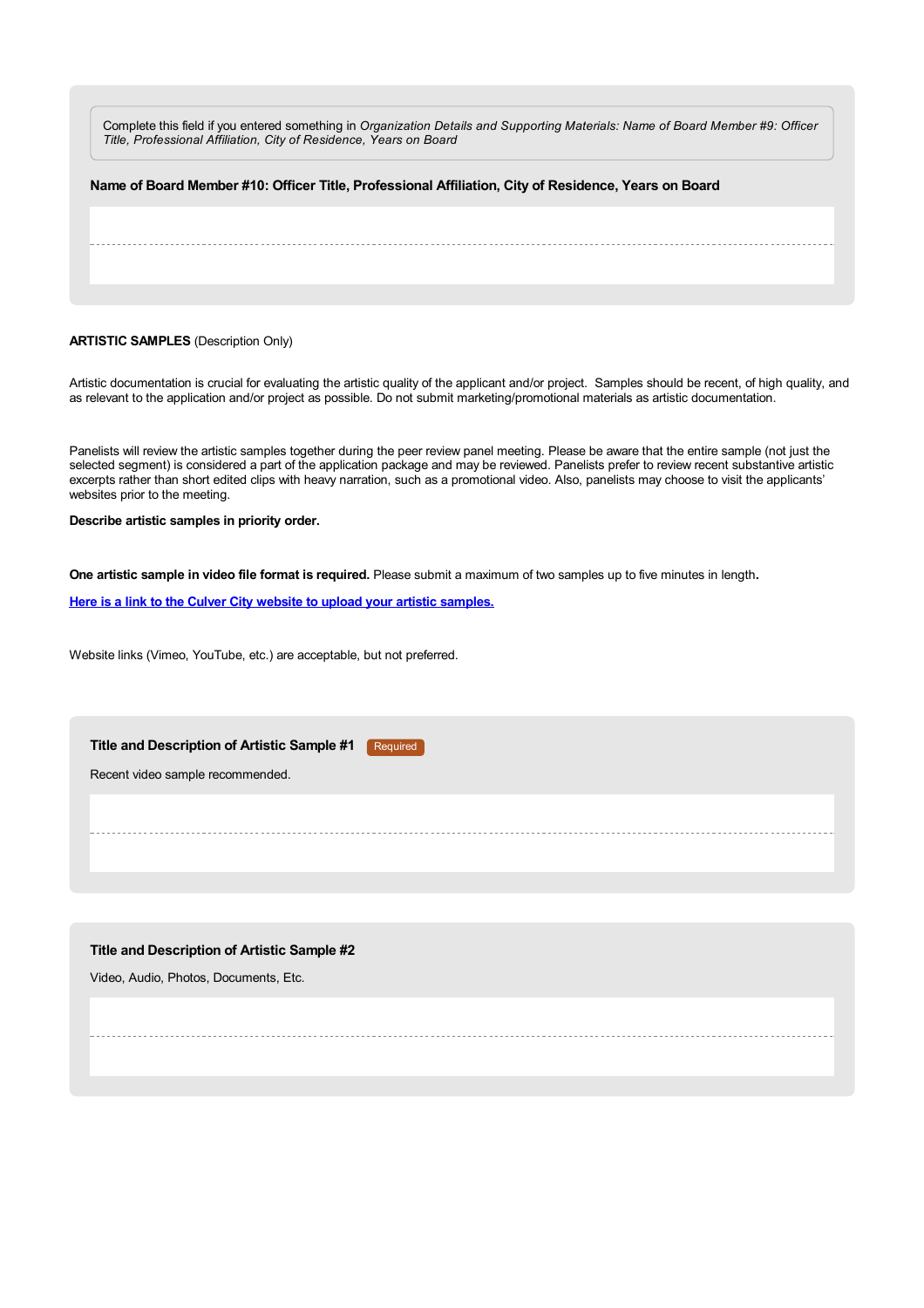#### **COLLATERAL AND SUPPORT MATERIALS** (Description Only)

Please describe a maximum of four pieces of collateral material (such as articles, reviews, marketing material, blog posts, newsletters, etc.) with the application. *Published reviews critiquing the quality of the applicant's work are preferable.* No recommendation letters will be accepted. Please submit a maximum of four samples.

#### **Describe selections in priority order.**

Please submit a maximum of four collateral materials**.**

**Here is a link to the Culver City website to upload your collateral [materials.](https://www.culvercity.org/Explore/Arts-Culture/Upload-PAG)**

**Title and Description of Collateral Material #1**

Complete this field if you entered something in *Organization Details and Supporting Materials: Title and Description of Collateral Material #1*

**Title and Description of Collateral Material #2**

Complete this field if you entered something in *Organization Details and Supporting Materials: Title and Description of Collateral Material #2*

**Title and Description of Collateral Material #3**

Complete this field if you entered something in *Organization Details and Supporting Materials: Title and Description of Collateral Material #3*

**Title and Description of Collateral Material #4**

### **Project Budget and Funder Report**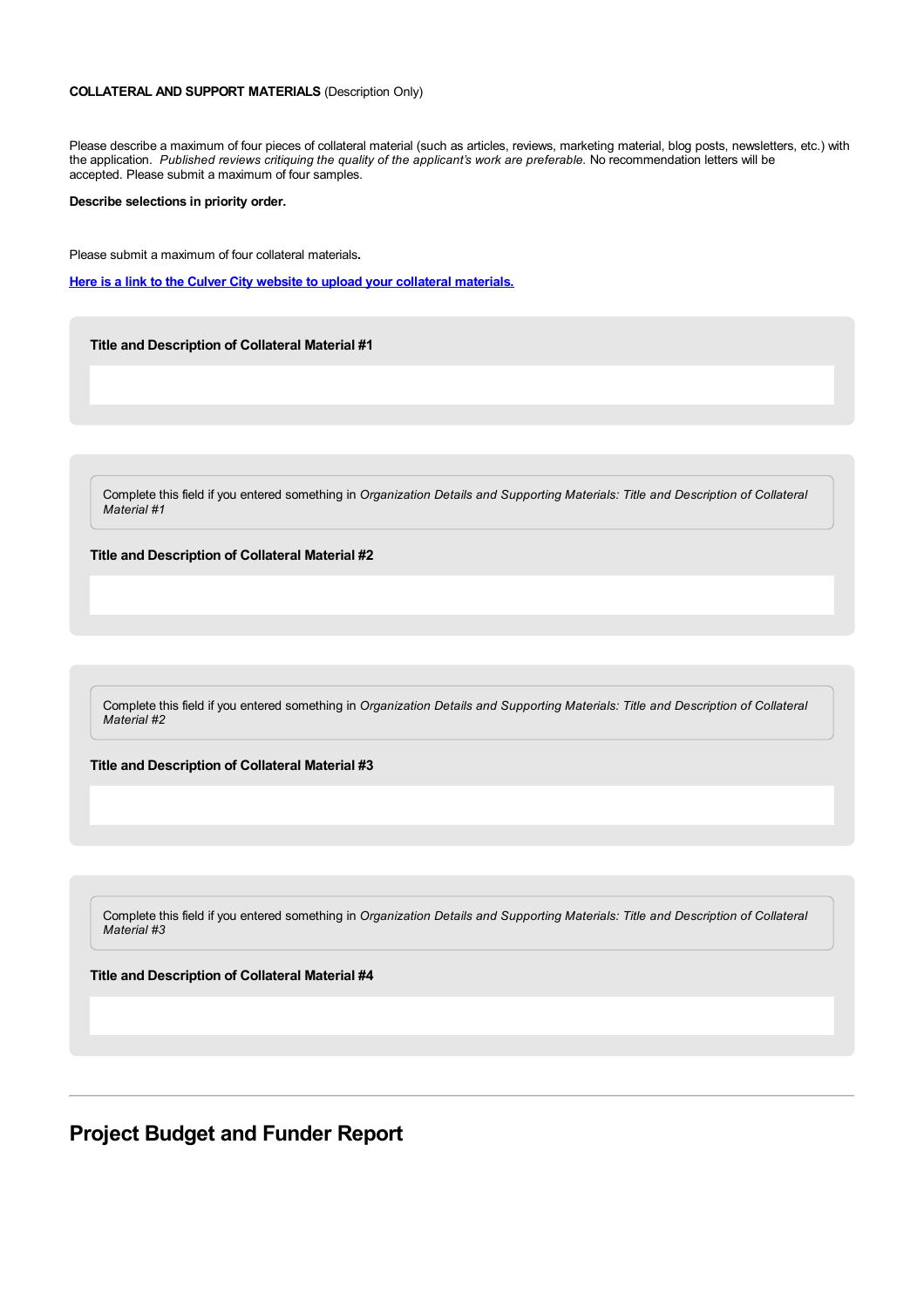#### **PROJECT BUDGET INSTRUCTIONS**

Applicants are required to use the approved Culver City project budget template that is available on the City website. No other format will be accepted. Complete the income and expenses for proposed project, plus budget notes. Then save the final budget as a PDF file.

Applicants must then upload the final budget PDF below If you have any questions about this requirement, email [cultural.affairs@culvercity.org](mailto:cultural.affairs@culvercity.org).

**Here is a link for the approved budget template and [instructions.](https://www.culvercity.org/enjoy/things-to-do/arts-culture/performing-arts-grants)**



DataArts Funder Report (upload PDF only) Refer to the grant guidelines for detailed information about the funder **report requirement.** Required

IÙ Please attach all files to the end of this form before submitting it.

### **Venue Letter and Nonprofit Status**

#### **VENUE LETTER OF INTENT**

Organizations applying for a grant are required to provide dates and locations of proposed performances. The Venue Letter of Intent must be completed, signed and included as part of the grant application. **This letter may be emailed to [cultural.affairs@culvercity.org](mailto:cultural.affairs@culvercity.org) before the application deadline if you are not ready to upload now.**

#### **Here is a link for the Venue Letter of Intent and [instructions.](https://culvercity.admin.opencities.com/InformationManagement/CustomControls/File/#)**

**Venue Letter of Intent (upload PDF only) Letter must be signed by organization and venue representative.**

IU Please attach all files to the end of this form before submitting it.

**Proof of nonprofit status; 501(c)(3) organization or fiscal receiver agreement (upload PDF only) Attach an IRS determination letter or a current agreement with a fiscal receiver. (copy)** Required



The **CA [Secretary](https://businesssearch.sos.ca.gov/) of State's website has a Business Search** page with a list of all registered nonprofits. Find the name of your organization and confirm that the status is ACTIVE. Create a PDF of that page and upload it below.